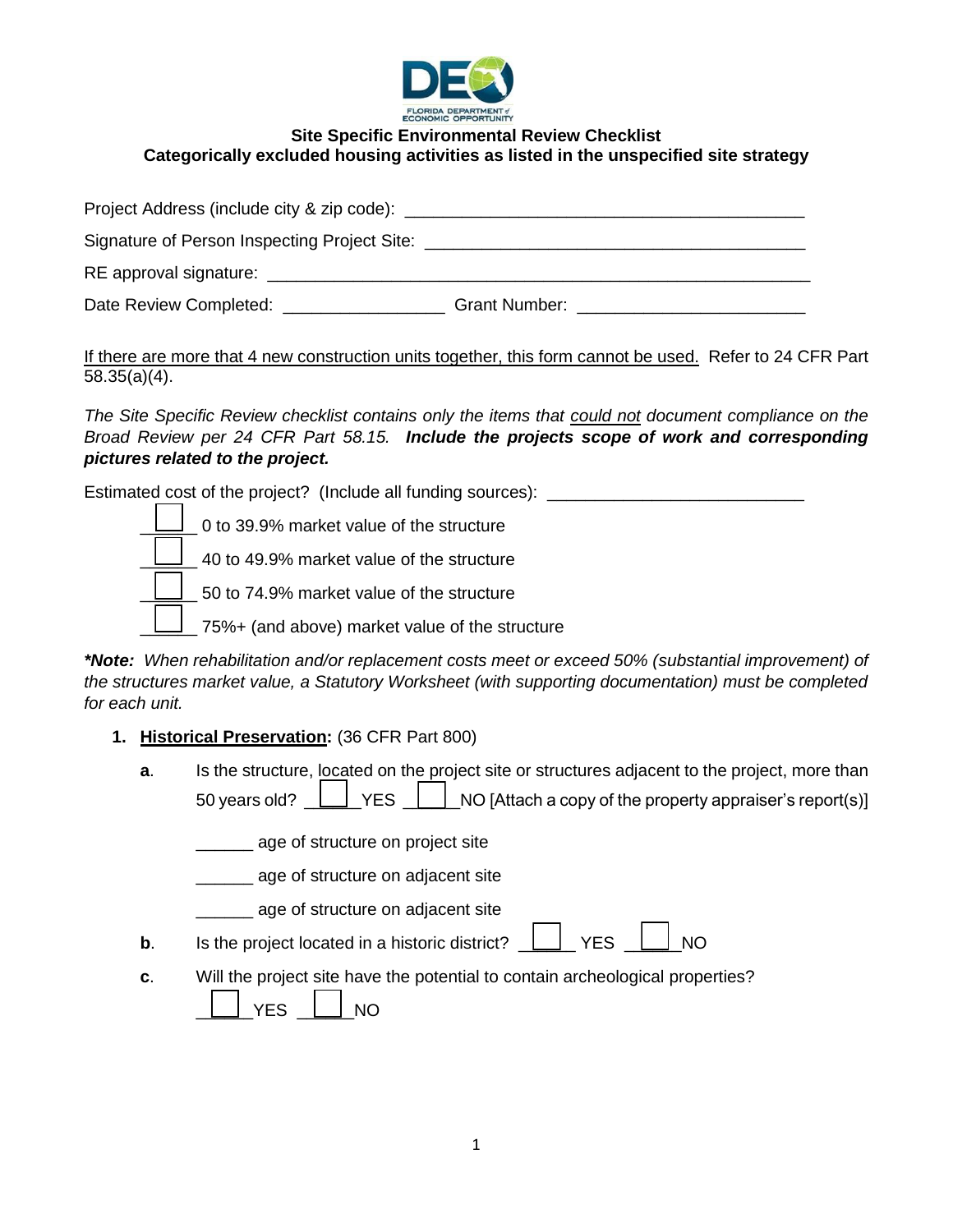*If Yes to question (a) through (c), contact the Florida Department of State, State Historic Preservation Office (SHPO). Allow 30 days from receipt of the request for comments. Attach photocopies of all correspondence. Document the review if no response is received.*

**d**. Will the project require soil to be disturbed?  $\Box$  YES  $\Box$  NO

*If Yes to question (c) and/or (d), contact the appropriate Native American Indian Tribe(s) listed in the Tribal Directory Assessment Tool version 2.3 (*<https://egis.hud.gov.tdat/>*) Provide photocopies of all correspondence (included letters, emails, delivery receipts and other relevant information).*

- **2. Floodplain Management:** (Executive Order 11988 and 24 CFR Part 55)
	- **a.** According to FEMA's Flood Insurance Rate Map (FIRM) is the project located in a:

100-year floodplain? \_\_\_\_\_\_\_\_\_ YES \_\_\_\_\_\_ NO 500-year floodplain? **LET YES LET NO** 

*\*Attach a photocopy of the most recent FIRM map (*<https://msc.fema.gov/portal/home>*) and include the project location*.

**b**. If Yes to (a), was the decision making (8-step) process completed during the Unspecified Site Strategy? | | YES | | NO

*If Yes, proceed to #3. If No, continue below.*

**c**. Is the project exempt from the decision making (8-step) process per 24 CFR 55 12 (a) or  $(b)?$  |  $YES$  | NO

If Yes, state the CFR regulation\_\_\_\_\_\_

*If No, the decision making process is required for individual housing projects for one-tofour family properties or structures involving new construction of substantial improvements [see 24 CFR Part 55.2 (b)(10)]*

*\*Provide a copy of the flood insurance policy for projects located within the floodplain [see 24 CFR 58.6 (a) and (b)]. For demolition/replacements, provide a copy of the flood insurance for the new structure.*

- **3. Wetlands:** (Executive Order 11990 and 24 CFR Part 55)
	- **a.** Is the project located in a wetland?  $\boxed{\phantom{a}}$  YES  $\phantom{a}$

\*Refer to the U.S. Fish and Wildlife Service National Wetland Inventory website at: https://www.fws.gov/wetlands/.

\*Attach a photocopy of the wetlands map with the project location.

If No to (a.), proceed to #4. If Yes, continue below.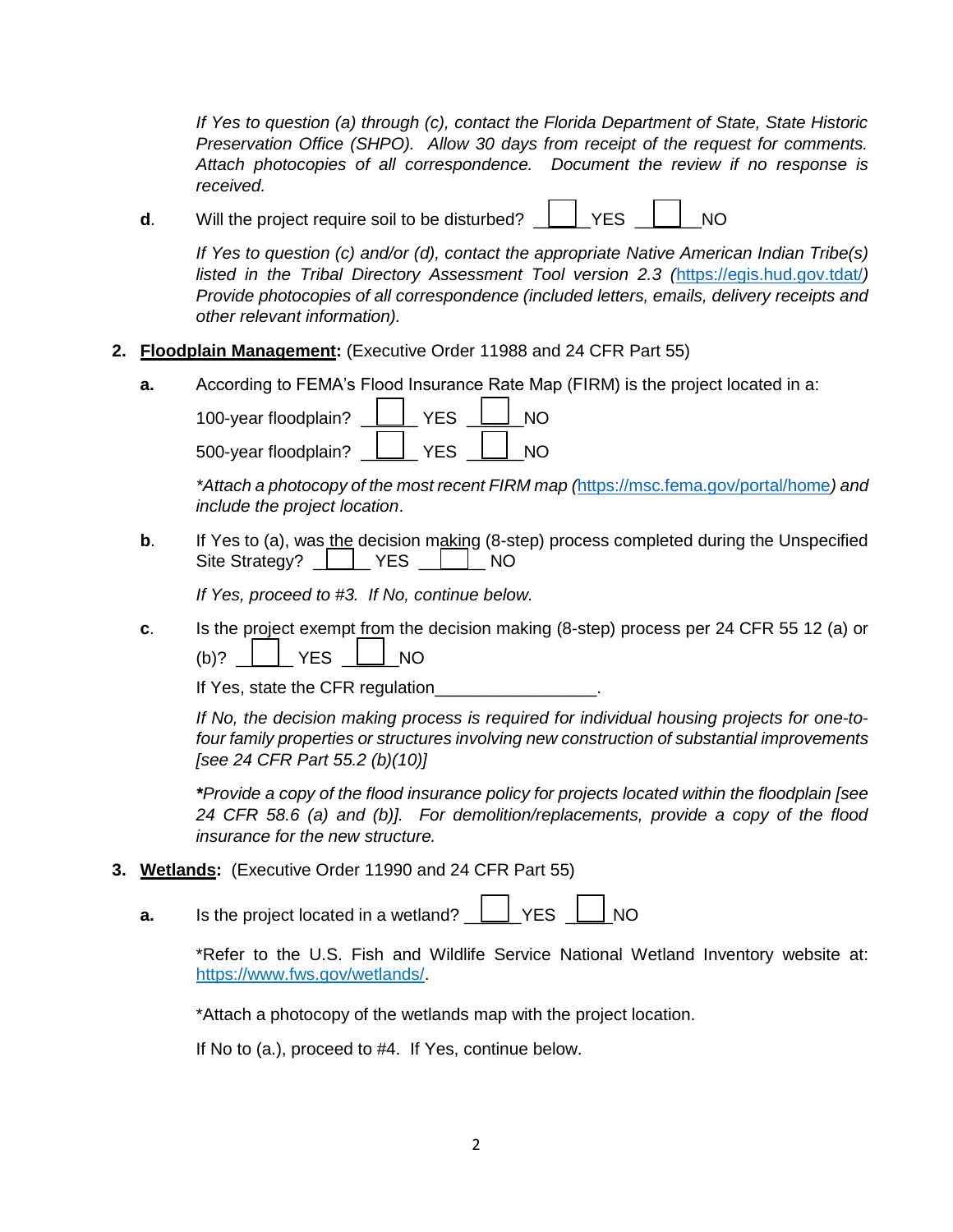**b.** Will the project meet an exception listed in 24 CFR 55.12(a) or (b)?

YES  $\parallel$  NO

If Yes, complete the decision-making process under 24 CFR 55.20.

\*\**The restriction regarding the expansion and/or rehabilitation of a one-to-four family structure was removed effective December 15, 2013.*

#### **4. Noise:** (24 CFR part 51)

*Only complete questions (a) and (b) for housing Disaster Recovery projects.*

**a.** Will the project utilize funds from a Disaster Recovery Grant?  $\Box$  YES  $\Box$  NO  $\Box$  N/A

> *If No, proceed to (c) below. Noise requirements are not applicable to any action or emergency assistance for actions under Disaster Recovery grants as described in 24 CFR Part 51.101(a)(3).*

**b.** Will the project involve the use of additional funding sources other than the Disaster Recovery grant?  $\Box$  YES  $\Box$  NO

*If Yes, provide funding source(s) in the scope of work and continue below.*

**c.** Will the project involve rehabilitation?  $\Box$  YES  $\Box$  NO

*If Yes, noise is to be considered. Continue to (d) below.*

| Will the project involve "new" construction? Luck YES Luck NO |  |  |  |  |
|---------------------------------------------------------------|--|--|--|--|
|---------------------------------------------------------------|--|--|--|--|

*If Yes, complete the questions in (d) below. Mitigation is required for projects exceeding the average day night noise level of 65 decibels (dB).*

**d.** Is a Highway within 1,000 feet of the project?  $\Box$  YES  $\Box$  NO Is a Railroad within 3,000 feet of the project?  $\Box$  YES  $\Box$  NO Is a civilian airport within 5 miles of the project?  $\Box$  YES  $\Box$  NO Is a Military airport within 15 miles of the project?  $\Box$  YES  $\Box$  NO

*If Yes to (d) above, complete a noise assessment using the Day/Night noise Level Calculator:*[https://www.hudexchange.info/resource/2830/day-night-noise-level](https://www.hudexchange.info/resource/2830/day-night-noise-level-assessment-tool/)[assessment-tool/](https://www.hudexchange.info/resource/2830/day-night-noise-level-assessment-tool/)

*Note: Noise assessments should include the following documentation: FDOT daily traffic map; railroad information; airport noise contour map; airport noise worksheet; and one or both of the following:*

*\*Rehabilitation with noise above 65 dB: Completion of the Sound Transmission Classification Assessment Tool at:* <https://www.hudexchange.info/stracat/>*.*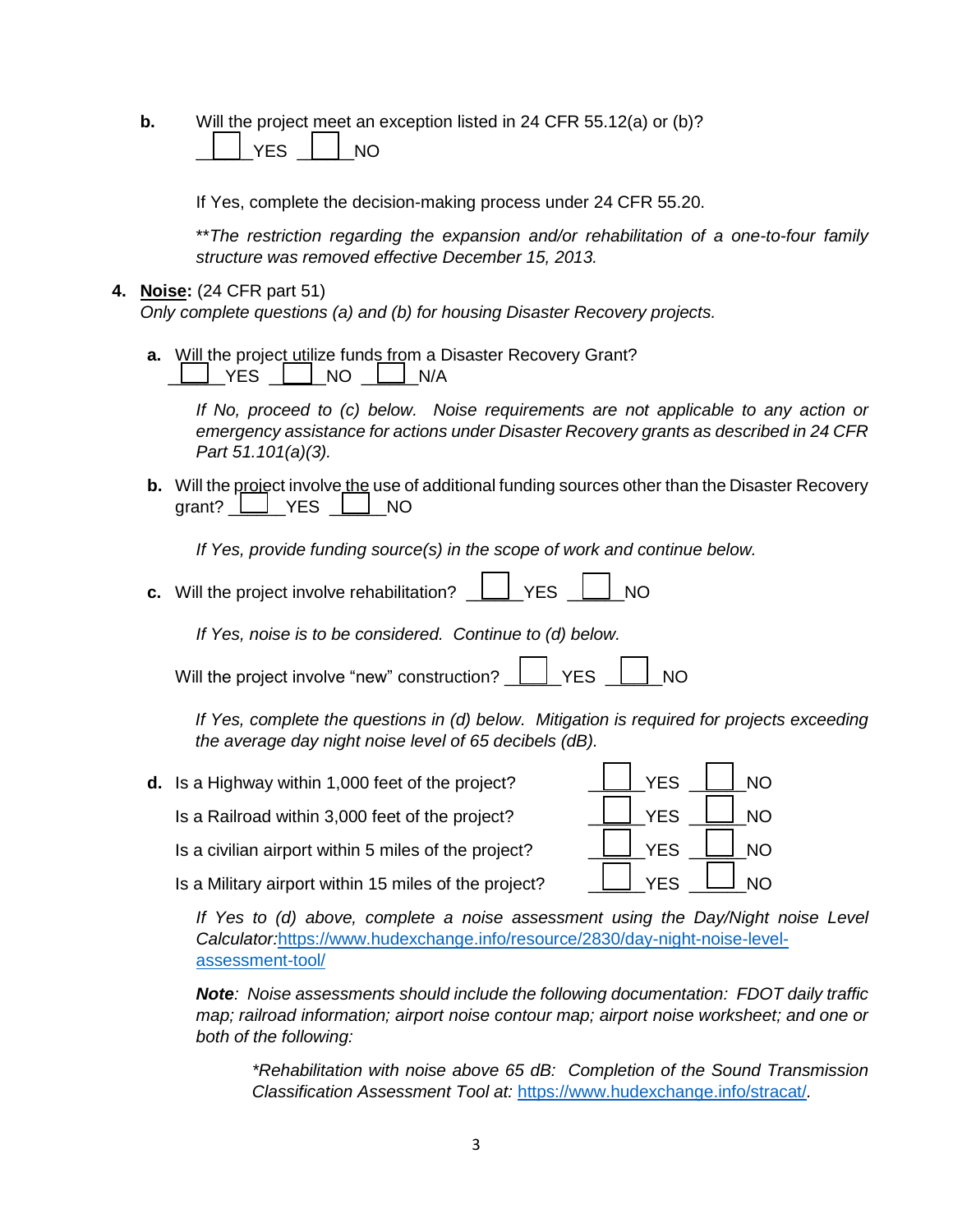*\*New construction with noise above 65 dB. Mitigation is required for projects exceeding the average day night noise level of 65 dB. Complete the Barrier Performance Module at:* [https://www.hudexchange.info/programs/environmental](https://www.hudexchange.info/programs/environmental-review/bpm-calculator/)[review/bpm-calculator/](https://www.hudexchange.info/programs/environmental-review/bpm-calculator/)*.* 

*For additional information refer to HUD's Noise Guidebook or Exchange website at:* <https://www.hudexchange.info/resource/313/hud-noise-guidebook/>*.* 

### *5.* **Explosive & Flammable Operations:** (per 24 CFR Part 51, Subpart C)

- **a.** For housing rehabilitation projects, will the number of individuals increase?  $\Box$  YES  $\Box$  NO
- **b.** Is the project "new" housing construction?  $\Box$  YES  $\Box$  NO
- **c.** Are there stationary above ground storage tanks (AGST) in excess of 100 gallons within a 1 mile radius of the project site that contains explosive or flammable liquids? YES  $\parallel$  NO

*If Yes, complete the Acceptable Separation Distance calculation using the Electronic Assessment Tool at* <https://www.hudexchange.info/environmental-review/asd-calculator/>*. Refer to the Acceptable Separation Distance Guidebook for additional information.*

**\****A site located less than the Acceptable Separation Distance will require mitigation or it will be rejected. For example, mitigation would be required if the separation distance is 150 feet but the project site is located 125 feet. If mitigation is not obtained, the site will be rejected.*

**\****The review should include the ASD calculation, photos, distance to and location of each tank.*

#### **6. Hazard and Toxics:**

**a**. Observe the site for any evidence that a toxic material could be present on the site such as distressed vegetation, vent or fill pipes, storage tanks, pits, ponds, or lagoons, stained soil or pavement, pungent, foul or noxious odors, or past uses of the site.  $\Box$  YES  $\Box$  NO

#### *\*Reject any site that has a presence of Toxics or required cleanup prior to purchasing the site.*

Use the U.S. EPA NEPAssist website<http://www.epa.gov/nepa/nepassist> to determine:

- **1.** Are there EPA facilities within 3,000 feet of the site?  $\Box$  YES  $\Box$  NO
- **2.** If Yes, are there Brownfields or Superfund facilities?  $\Box$  YES  $\Box$  NO *\*If Yes to # 2, contact the Florida DEP for clearance documentation.*

*\*Attach a photocopy of the NEPAssist report and associated ECHO reports for all EPA facilities located within 3000 feet of the project site.*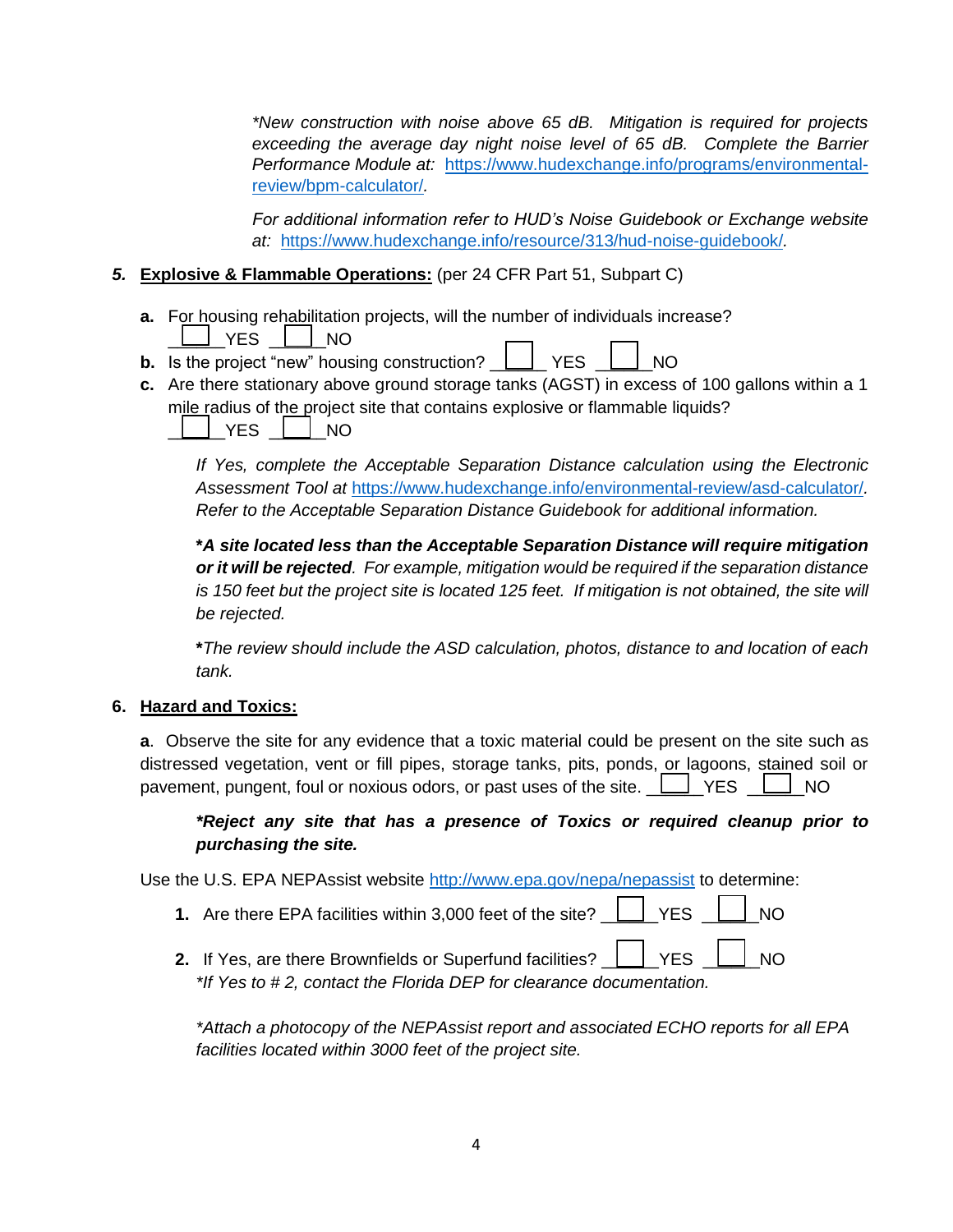#### **b**. **Lead-based Paint (LBP):**

**1.** Was the structure built prior to 1978?  $\Box$  YES  $\Box$  NO

*\*For the following questions, refer to the U.S. Department of Housing and Urban Development "Guidelines for the Evaluation and Control of Lead-Based Paint Hazards in Housing" at:* [https://www.h](https://www./)ud.gov/program\_offices/healthy\_homes/lbp/hudguideslines *and the "Lead Safe Housing Rule" under 24 CFR Parts 35, Subparts B through M.*

- **2.** Is the structure exempt from LBP testing?  $\Box$  YES  $\Box$  NO
- **3**. Was a LBP test conducted? \_\_\_\_\_\_YES \_\_\_\_\_\_NO

**\****Include a copy of the LBP report, homeowner notification and inspector certificate(s).*

**(***Note: Homeowner is to be notified of test results within 15 calendar days)*

- **4.** Are the LPB test results positive?  $\Box$  YES  $\Box$  NO. *If Yes, provide the homeowner with a copy of the Notice of Evaluation or Presumption.*
- **5.** Is a LBP clearance test required?  $\Box$  YES  $\Box$  NO

*\*Include a copy of the LBP report, homeowner notification and inspector certificate(s).*

*Note: Homeowner is to be notified of test results within 15 calendar days.*

#### **c. Asbestos (NESHAP):**

**1**. Is the home exempt from the asbestos (NESHAP) requirements?

\_\_\_\_\_\_YES \_\_\_\_\_\_NO *\*If Yes, skip to #11below.*

*\*Refer to U.S. EPA's Asbestos (NESHAP) requirements under 40 CFR Part 61, Subpart M and Chapter 62.257, Florida Administrative Code.*

**2.** Is the home or project site, located in the vicinity of other housing projects associated with this grant?

 $|$  YES  $|$   $|$  NO

*\*See Fed. Register, Vol. 60, No. 145 dated July 28, 1995.*

**3.** Will the home require an inspection to be performed by a licensed asbestos inspector?  $YES \perp \text{NO}$ 

\* *If Yes, to #3, include a copy of the inspection report and the inspector(s) certification(s).*

**4.** If an inspection was performed, is mitigation required?  $\Box$  YES

*\*If Yes to #4, include all documentation of the mitigation measures to be performed.*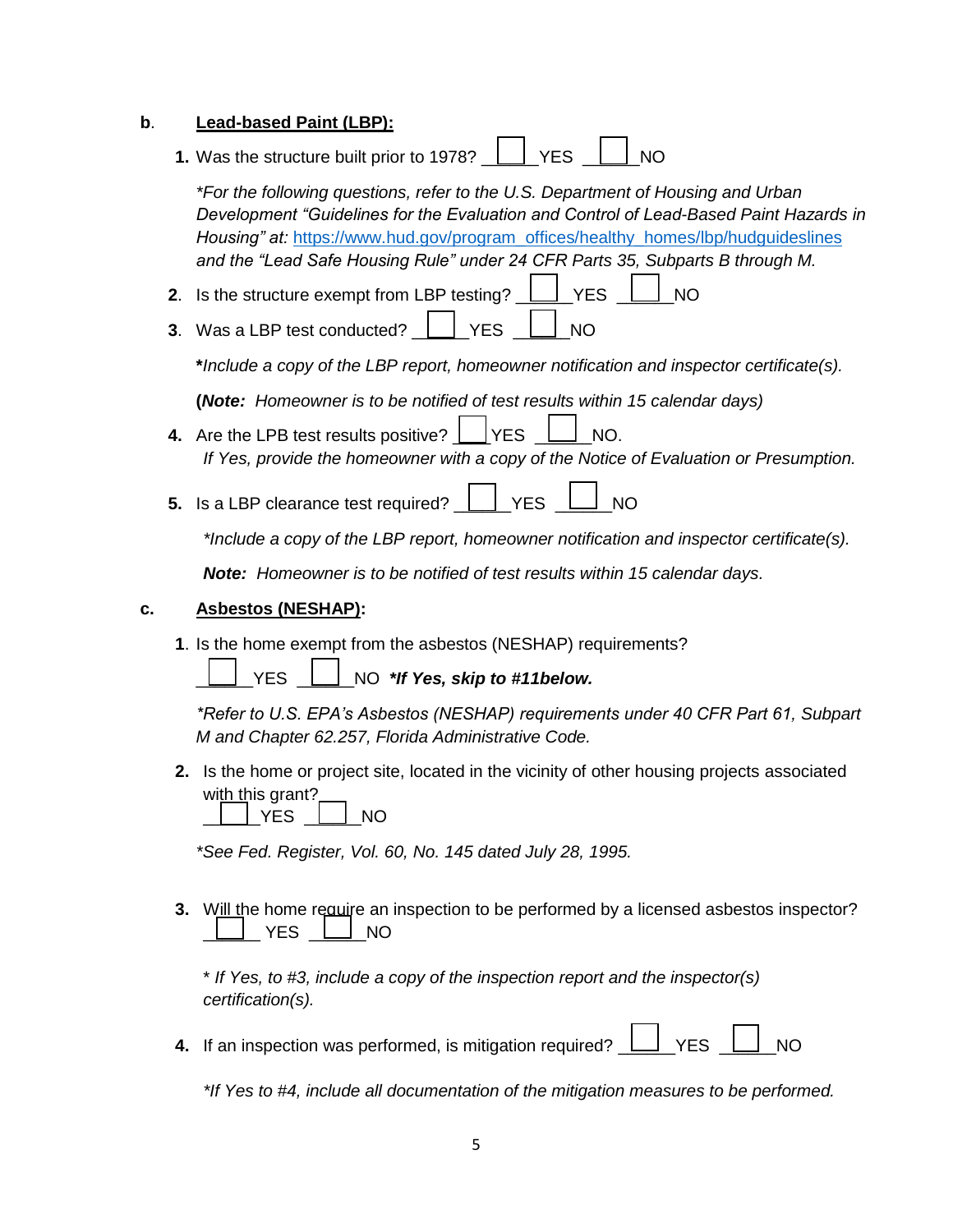## **7. Accident Potential Zone (APZ) and Runway Protection Zone/Clear Zone (RPZ/CZ):**

**A.** Is the project located within 15,000 feet of a military airport (APZ)?

|--|--|

**B**. Is the project located within 2,500 feet of a civilian airport (RPZ/CZ)?



**C.** If Yes to either question above, is the project located within the Accident Potential Zone (Military airport) or Runway Protection Zone/Clear Zone (Civilian airport)?

| ✓⊏ |  | NΟ |
|----|--|----|
|----|--|----|

*\*If Yes, continue below. If No, attached a map of the project location as it relates to the Accident Potential Zone (APZ) OR Runway Protection Zone/Clear Zone (RPZ/CZ).*

## **For projects located within the Accident Potential Zone (APZ):**

**1.** Will the project involve any of the following new construction, substantial rehabilitation acquisition of undeveloped land, activities that would significantly prolong the physical or economic life of existing facilities or change the use of the facility to a use that is not consistent with the recommendations of the Department of Defense (DOD)'s Land Use Compatibility Guidelines; activities that would significantly increase the density or number of people at the site; or activities that would introduce explosive, flammable, or toxic materials to the area? \_\_\_\_\_\_YES \_\_\_\_\_\_NO

\*If Yes, is the project in conformance with DOD guidelines?  $\Box$  YES  $\Box$  NO

## **For projects located within the RPZ/CZ:**

**1.** Will the project involve facilities that will be frequently used or occupied by people?  $\_$  YES  $\_\_\_\_$  NO

\**If No, include written assurance from the airport operator that there are no plans to purchase the land as part of a RPZ/CZ program and continue to #8.*

\*If Yes, was a signed copy of the Notice to Prospective Buyers to inform of potential hazards from airplane accidents as well as the potential for the property to be purchased as part of an airport expansion project in accordance with 24 CFR 51.303(a)(3) provided?  $\overline{\phantom{0}}$  YES  $\overline{\phantom{0}}$  NO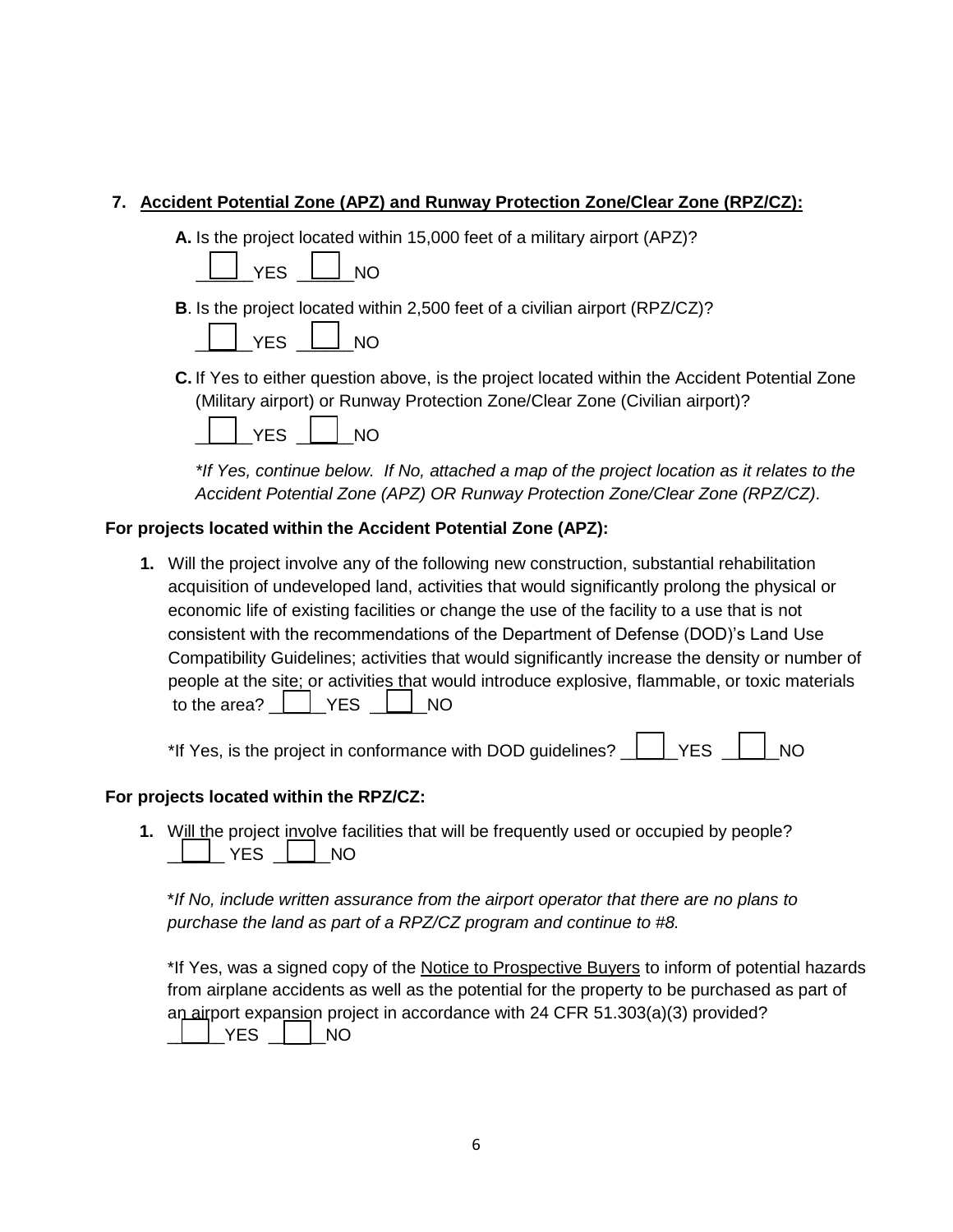\*If Yes, to (A) above, was a written documentation obtained from the airport operator assuring the project site would not be acquired or purchased in the future as part of a clear zone acquisition program?  $\Box$  Yes  $\Box$  No

**2**. Does the project involve new construction, substantial rehabilitation, acquisition of undeveloped land, or activities that would significantly prolong the physical or economic life of existing facilities that will be frequently used or occupied by people?



*(If Yes, the site should be rejected unless it will not be frequented by people and/or is approved by the airport operator).*

## *8.* **Endangered Species Act:**

Use the Florida Fish and Wildlife Conservation Commission (FFWCC) Eagle Nest Locator website [\(http://myfwc.com/wildlifehabitats/managed/bald-eagle/\)](http://myfwc.com/wildlifehabitats/managed/bald-eagle/), to check for Bald Eagles nest within a one mile radius of the project location. Include a copy of the Bald Eagle nest data search results, clearance documentation and permit(s) as required.

- **A.** Was a clearance received from the U.S. Fish and Wildlife Service (FWS) Information for Planning and Consultation (IPaC) website?  $\boxed{\phantom{a}}$  YES  $\boxed{\phantom{a}}$  NO
- **B.** Was a bald eagle nest(s) located:
	- **1.** During a visual inspection within one mile of the project?  $\Box$  YES  $\Box$  NO
	- **2.** On the FFWCC website within one mile radius of the project site?  $YES \quad \boxed{\qquad}$  NO
	- **3.** Within 660 feet of the project location?  $\boxed{\phantom{a}}$  YES  $\boxed{\phantom{a}}$  NO

| *If Yes, will the proposed activity occur during the nesting season (October 1 through May 15? The YES The NO |  |  |  |  |
|---------------------------------------------------------------------------------------------------------------|--|--|--|--|

*\*If Yes, contact the FFWCC at* [http://myfwc.com/license/wildlife/protected-wildlife/eagle](http://myfwc.com/license/wildlife/protected-wildlife/eagle-permits/)[permits/](http://myfwc.com/license/wildlife/protected-wildlife/eagle-permits/)*. Include clearance documentation and a copy of all permits (if required).*

## **9. Coastal Barrier Resource Act:**

Use the U.S. Fish and Wildlife Service Coastal Barrier Resource System Mapper website at [http://www.fws.gov/cbra/maps/mapper.html.](http://www.fws.gov/cbra/maps/mapper.html)

**A.** Is the project located in a Coastal Barrier Resource System?  $\Box$  YES  $\Box$  NO

*\*Provide the projects location on the Costal Barrier Resource System map.*